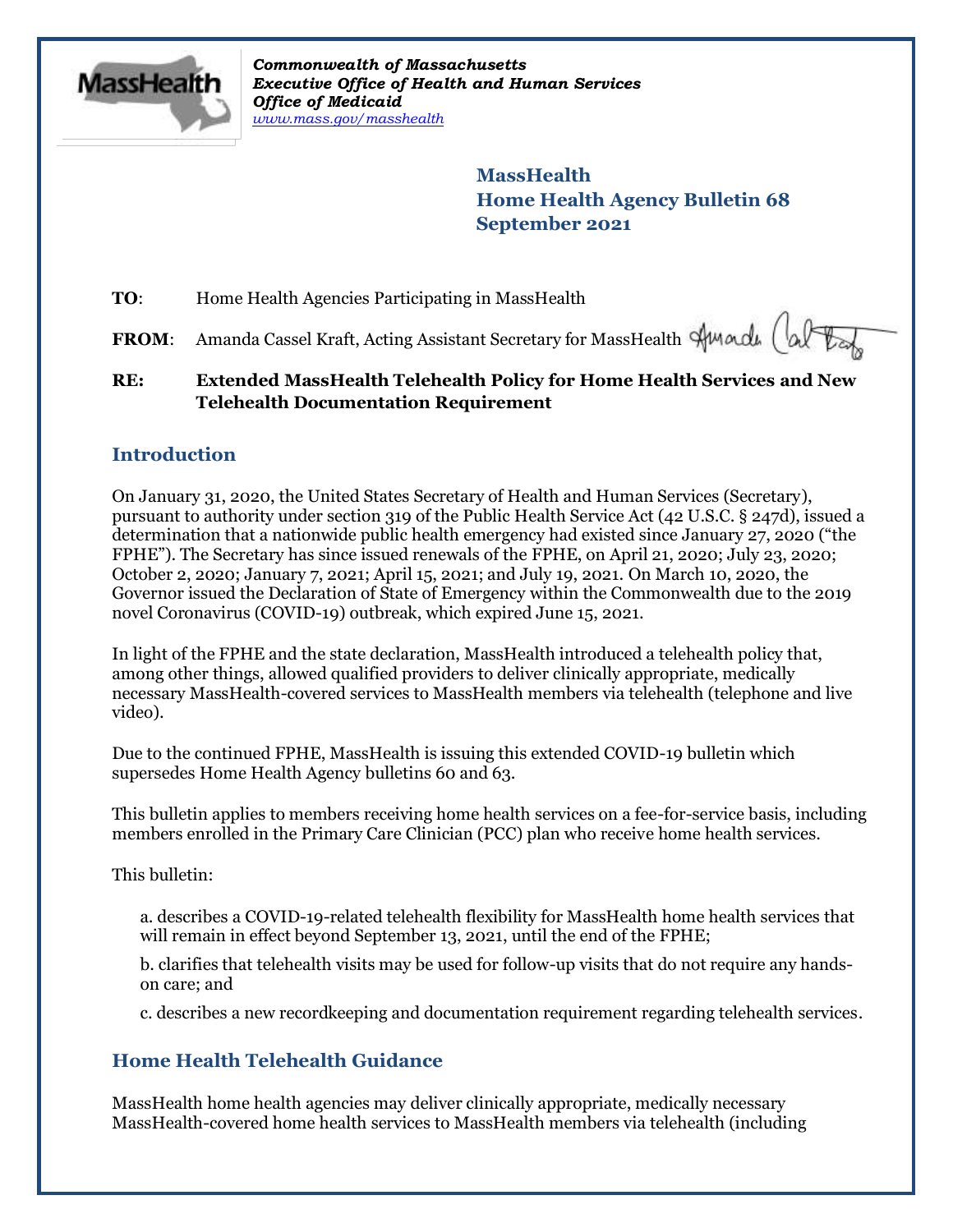## **MassHealth Home Health Agency Bulletin 68 September 2021 Page 2 of 4**

telephone and live-video), in accordance with the standards in this bulletin and notwithstanding any regulation to the contrary, including physical presence requirements in to 130 CMR 403.000: *Home Health Agency*. Home health agencies must follow all prior authorization (PA) requirements under 130 CMR 403.410: *Prior Authorization Requirements* and must meet all requirements under the MassHealth Home Health Medical Necessity Guidelines.

MassHealth is not imposing specific requirements for technologies used to deliver services via telehealth and will allow reimbursement for MassHealth home health services delivered through telehealth, as long as such services are medically necessary and clinically appropriate and comply with the guidelines established in this bulletin. Providers are encouraged to use appropriate technologies to communicate with individuals and should, to the extent feasible, ensure the same rights to confidentiality and security as provided in face-to-face services. Providers must inform members of any relevant privacy considerations.

Home health telehealth visits may be used for home health services that

- a. the member has provided consent for;
- b. are follow-up visits that do not require any hands-on care;
- c. pertain to any ongoing review of the member's assessment; or
- d. pertain to the discharge visit.

Follow-up visits do not include evaluations or re-evaluations and may be conducted telephonically if appropriate, but live video is preferred.

Home health telehealth visits may not be used for

- a. any service that requires hands-on care;
- b. any start of care (SOC) assessment visit;
- c. any resumption of care visit; or
- d. any recertification visits.

#### **Provision of Continuous Skilled Nursing (CSN) Services via Telehealth**

A MassHealth home health agency may provide CSN services via telehealth (including telephone and/or live video) as determined necessary by the home health agency provider. The provision of CSN services via telehealth is limited to consultative services that the member has provided consent for and for services that do not require hands-on care. Telehealth visits should be billed using the same procedure codes for services delivered face-to-face. The number of units billed per CSN consultative visit or recertification visit should correspond to the length of time the home health agency provided via telehealth (e.g., a 30-minute consultative or recertification visit would equate to two units of CSN services.

#### **Member Consent**

Providers must obtain verbal consent from a member, and the member's caregiver/legal guardian if applicable, before the initiation of home health services via telehealth. Providers must also document the consent in the member's record.

In obtaining the member's consent, MassHealth home health agencies must provide the member with the following information about telehealth: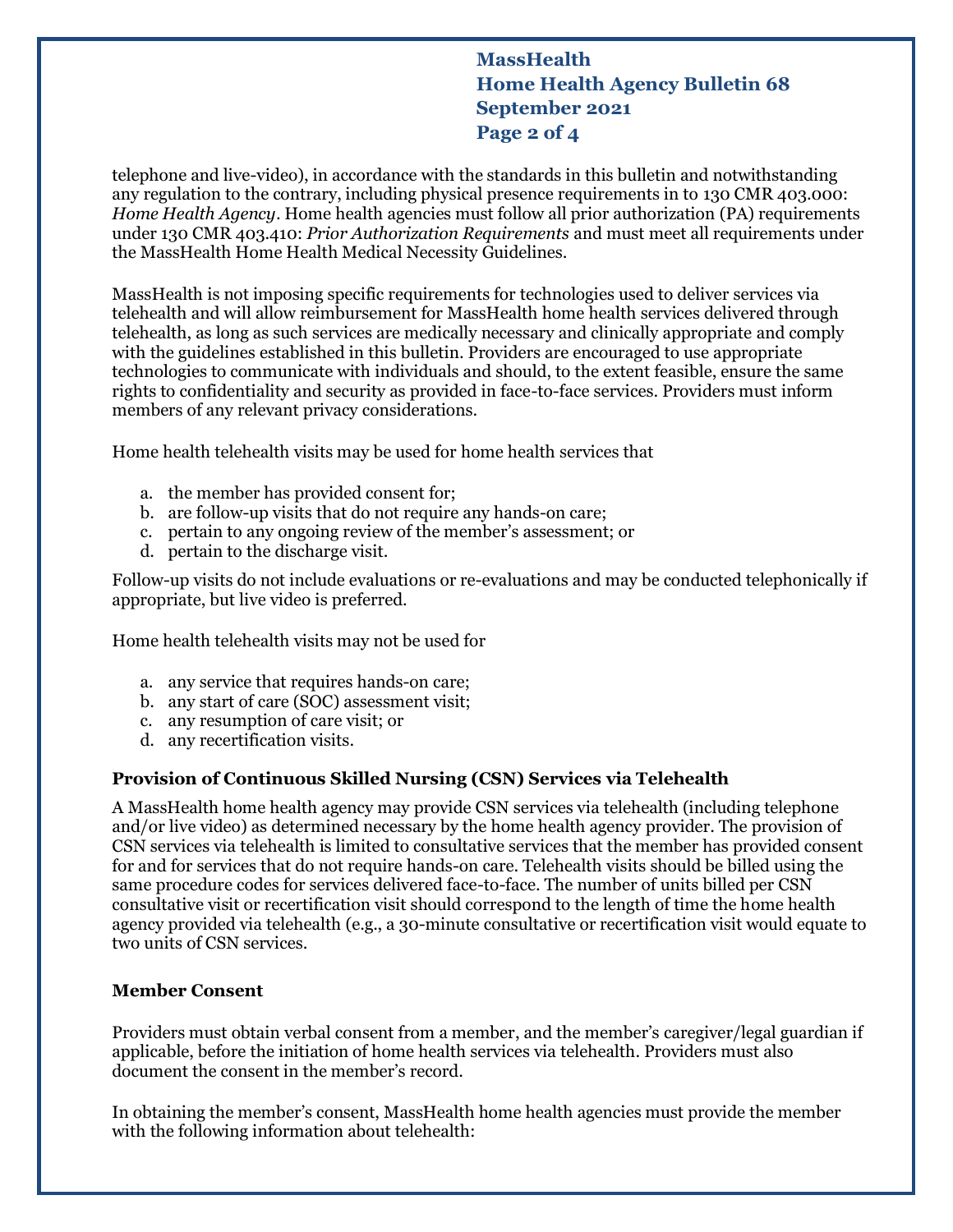**MassHealth Home Health Agency Bulletin 68 September 2021 Page 3 of 4**

#### A statement explaining

- What a telehealth involves:
- What is expected from the member, as well as the adult foster care/group adult foster care provider;
- Any relevant privacy considerations; and
- The fact that the member may revoke, at any time, their consent for the rendering of services via telehealth.

#### **Billing Instructions and Payment Rates for Home Health and CSN Services Delivered via Telehealth**

Rates of payment for home health services delivered via telehealth will be the same as rates of payment for home health services delivered via traditional (e.g., in-person) methods set forth in [101](https://www.mass.gov/regulations/101-CMR-35000-home-health-services)  CMR 350:00: *Rates for [Home Health Services](https://www.mass.gov/regulations/101-CMR-35000-home-health-services)* and 101 CMR 361.00: *[Rates for Continuous Skilled](https://www.mass.gov/regulations/101-CMR-36100-rates-for-continuous-skilled-nursing-services)  [Nursing Services](https://www.mass.gov/regulations/101-CMR-36100-rates-for-continuous-skilled-nursing-services)*.

Home health agencies must include modifier "GT" when submitting claims for services delivered via telehealth. When providing CSN services, home health agencies should not use the GT modifier.

Failure to include modifier "GT" when submitting claims for services delivered via telehealth except when providing CSN services, may result in the imposition of sanctions pursuant to 130 CMR 450.238-450.240.

**Important note:** Although MassHealth allows reimbursement for the delivery of certain home health services via telehealth as described in this bulletin, MassHealth does not require providers to deliver services via telehealth.

#### **Documentation of Home Health Services Delivered via Telehealth Services and Encounter Requirements**

All documentation requirements of 130 CMR 403.000 apply when home health services and/or CSN services are delivered via telehealth and the documentation must also include:

- a) Indication in the visit note that the service was provided via telehealth;
- b) Description in the visit note of the rationale for service via telehealth; and
- c) For dates of service on or after September 13, 2021, the following new visit note:

On [DATE], member has requested and verbally consented to their comprehensive evaluation, reevaluation, and/or visit being completed via telehealth due to COVID-19. On [DATE], therapist staff discussed the safety protocols that are used during any in-person visit, including but not limited to PPE use and COVID precautions but member still requested telehealth instead of an in-person visit.

Failure to maintain documentation requirements for services delivered via telehealth, may result in the imposition of sanctions pursuant to 130 CMR 450.238-450.240.